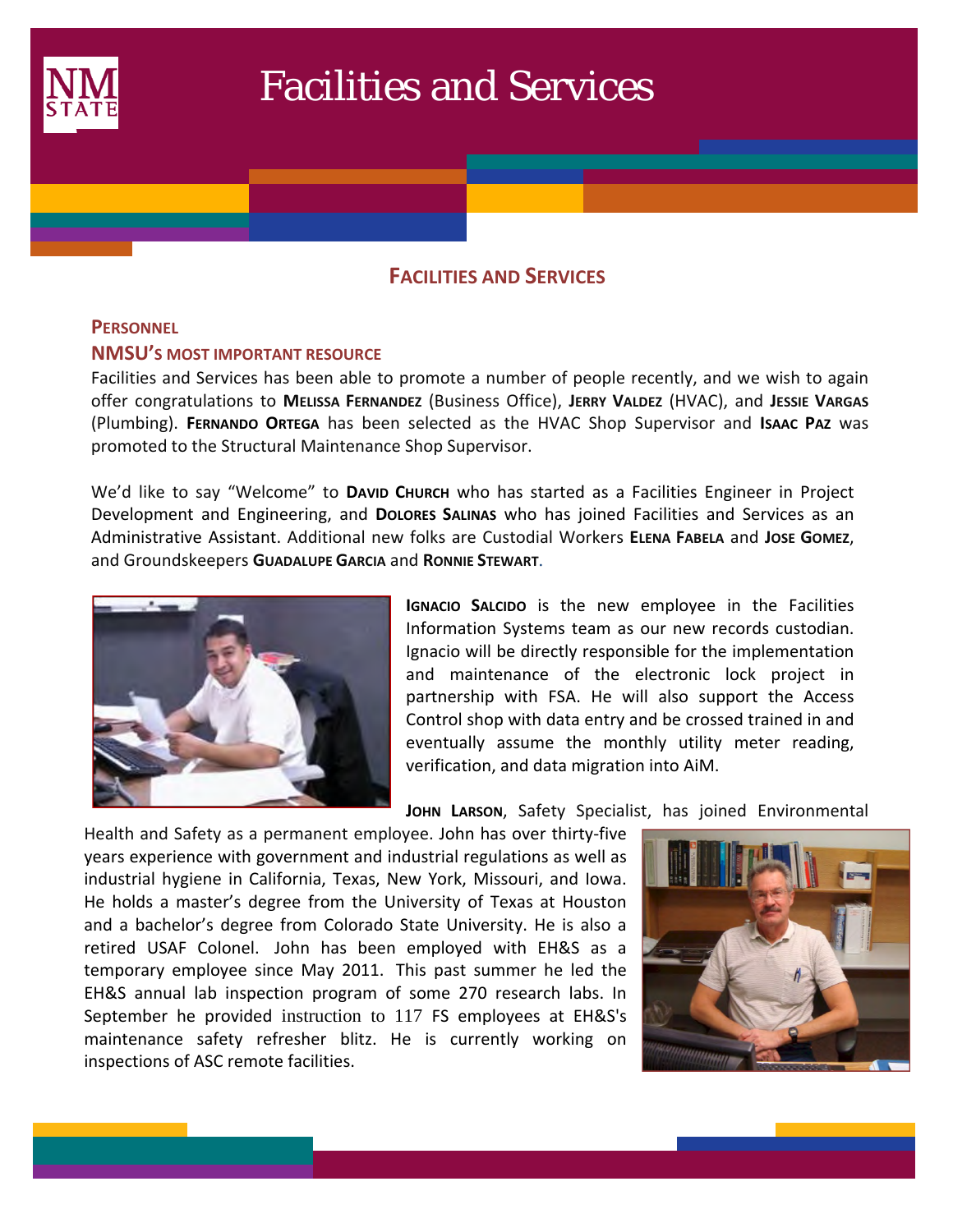

#### **GOOD NEWS ITEMS FROM CUSTODIAL AND THE OFFICE OF SUSTAINABILITY**

These accomplishments didn't make the campus Goop News items. Okay, so it was because we didn't send them in; but we should have:

- Facilities and Services presented Certificates of Training to the Custodial group during a ceremony at the Corbett Center Auditorium.
- The custodial group was able to purchase riding floor care equipment with ERR funds approved by the University Budget committee that will allow the crews to do a better job with less effort.
- The Recycling Group awarded a Solid Waste Collection and Single Stream Recycling contract that provides for a comprehensive recycling plan to include Housing and Residential Life.
- A standardized window film was approved for use on all of our exterior windows for all of our campus buildings. This energy conservation measure saves energy, improves comfort, and comes with a rebate from El Paso Electric.

#### **HOLIDAY SAFETY HINTS FROM ENVIRONMENTAL HEALTH AND SAFETY**

Hopefully you changed your smoke alarm batteries when you changed your clocks on November 6 as most residential fire deaths are in homes without working smoke alarms. Tips to keep your smoke detectors working are in the EHS Tweeter links at: http://safety.nmsu.edu/news/safetytweets1.htm

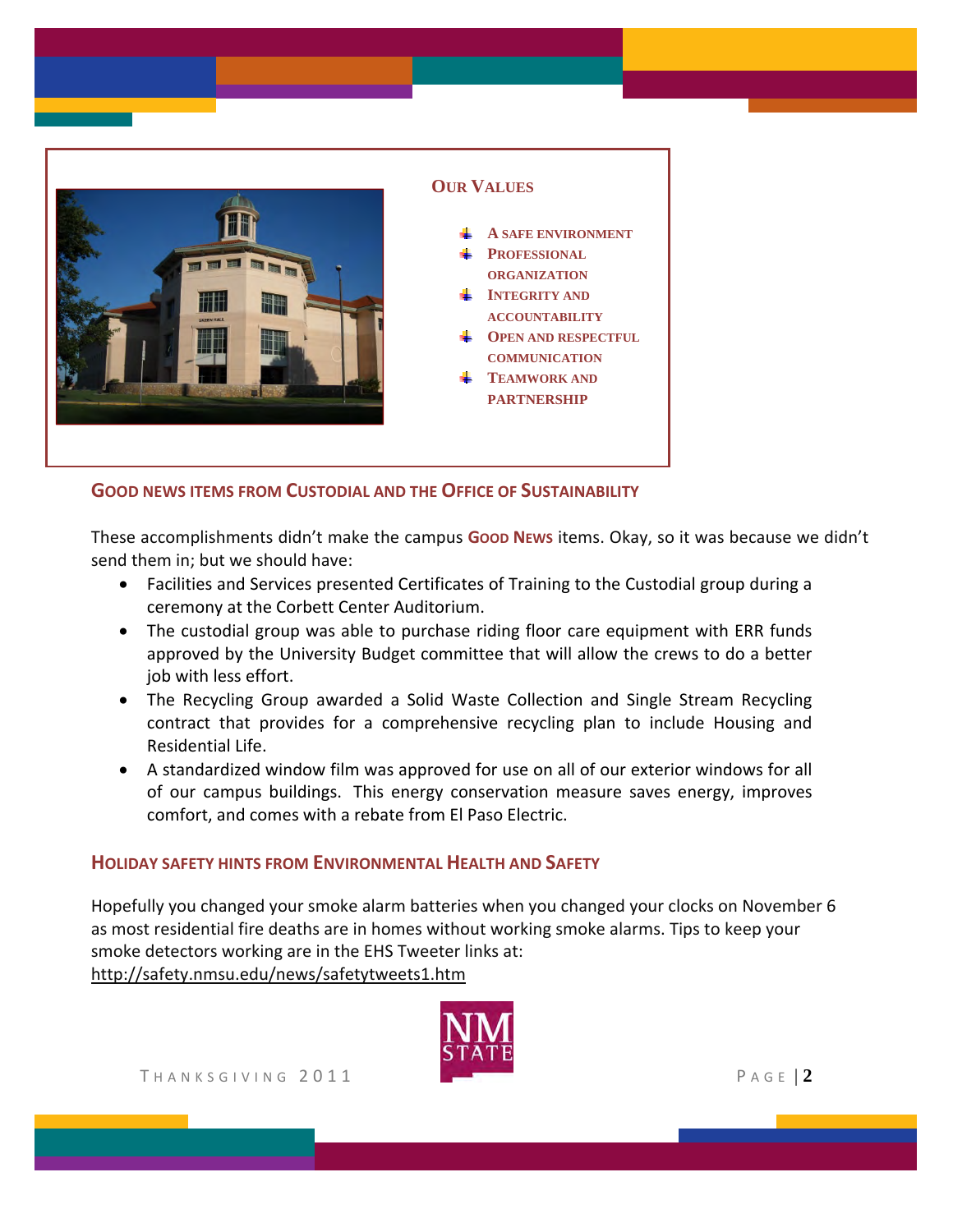Washing your hands is one of most important things to do to avoid food poisoning during holiday food preparation. More information is available from Center for Disease Control at [t.co/KevqHalD](http://www.foodsafety.gov/blog/handwashing.html) CDC also provides a health sing‐along‐song on the '12 ways to health' at: http://www.cdc.gov/family/holiday/12ways.htm

Assistance on the safe preparation of the Thanksgiving turkey as well as recipes for Grandma's Stuffing, Baked Apples, or Crunchy Pumpkin Pie are provided by USDA at: [http://blogs.usda.gov/2011/11/16/enjoy](http://blogs.usda.gov/2011/11/16/enjoy-the-holidays-preparing-healthy-and-safe-meals/)-the-holidays-preparing-healthy-and-safe-meals/

Other Holiday Time Safety tips are provided on EHS website at: http://www.nmsu.edu/safety/programs/fire\_safety/holiday\_saf\_tips.htm

#### **SENIOR VICE PRESIDENT FOR ADMINISTRATION AND FINANCE**

The search for the Senior Vice President for Administration and Finance continues, and the person selected for this very important job will fill the position previously occupied by Jennifer Taylor and Interim Senior Vice President Throneberry. Information about the search is available here: http://www.nmsu.edu/svpafsearch/

#### **FACILITIES INTERNAL ADVISORY COMMITTEE**



#### **OUR GOALS**

- **QUALITY, TIMELY, COMPETITIVE, VALUE ADDED SERVICES**
- **CONTINUOUS IMPROVEMENT OF CORE BUSINESS PLAN**
- **INNOVATION AND SUSTAINABILITY**
- **PROFESSIONAL DEVELOPMENT AND RECOGNITION**

**GREG VOGEL** of EHS has volunteered to Chair the Internal Facilities Advisory Committee. The group is tasked with providing an employee voice about those items relating to the procedures and the environment in Facilities and Services that impact all work units (individual unit items should still be suggested to your supervisor). If you think securing the gate during the day or that the delivery of materials is a roadblock to getting the job done, please contact your supervisor for information – this committee is for you!

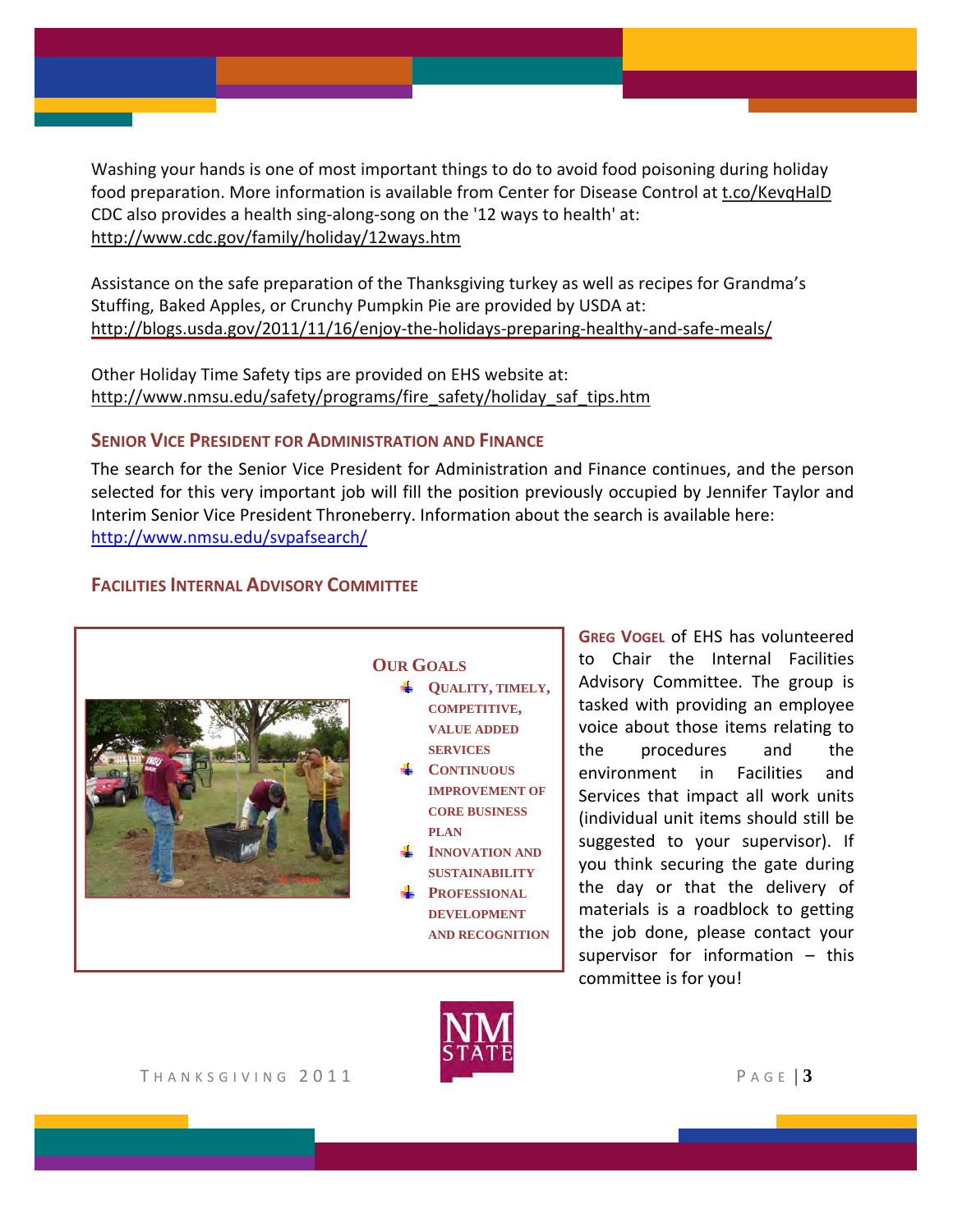# This is a multi-million dollar business...

we must run it that





With almost 300 folks, "*The Office of*" just didn't seem right for one of NMSU's largest work units. As a result, the Internal Advisory Team recommended dropping the term "office".

The "new" name of OFS is now simply *Facilities and Services*, a division with the following work units: Environmental Health and Safety; the Office of Sustainability; the University Architect and Campus Planning;

Facilities Administration; Project Development and Engineering; and Facilities Operations.

#### **ETHICSPOINT**

Facilities and Services strongly supports Ethicspoint**®** to foster integrity at work.

**The following is repeated from the Ethicspoint® website:**

### *What is Ethicspoint® :*

*NMSU has chosen Ethicspoint® to provide an anonymous and confidential reporting tool to*

**Ethical behavior is the responsibility of every NMSU employee.** 

**Each one of us has a personal obligation to report any activity that appears to violate applicable laws, regulations, rules, policies, and/or procedures.**



*communicate misconduct and promote a positive work environment.* 

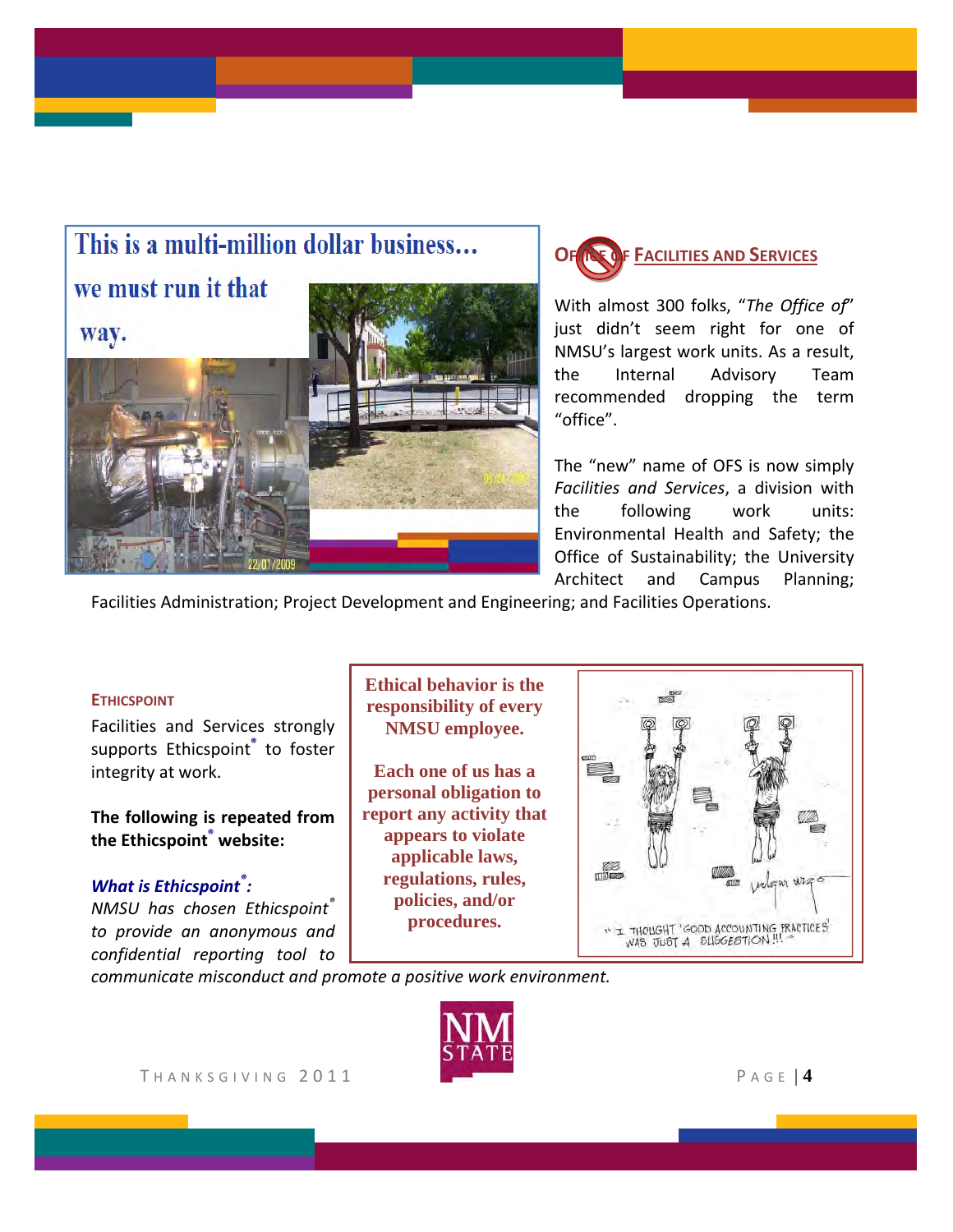*Addressing misconduct and other concerns in the workplace early on will help minimize negative morale issues and financial impact to the University and its employees.* 

*What to Report: Situations, events or actions by individuals or groups that you believe carry a negative impact on the University and its constituents' well‐being or are detrimental to morale, productivity, or personal safety. Frivolous or unfounded reports do not help foster a positive workplace. If you are uncertain if a situation violates university policy, is illegal or constitutes harassment or discrimination, please use Ethicspoint® to obtain clarification. We would much rather have you ask than let potential problems go unchecked. However, Ethicspoint® should not be used for immediate threats to life or property. These types of reports should be directed to 911.*

#### *Para hacer una denuncia en español confidencialmente, favor de llamar 1‐866‐384‐4277*

**[http://www.nmsu.edu/audit/documents/qa](http://www.nmsu.edu/audit/documents/qa-for-employees.pdf)‐for‐employees.pdf** 

#### **PICTURES IN THIS ISSUE**

Pictures in this issue are from the landscaping project at the American Indian Student Center and of the new Center for the Performing Arts: